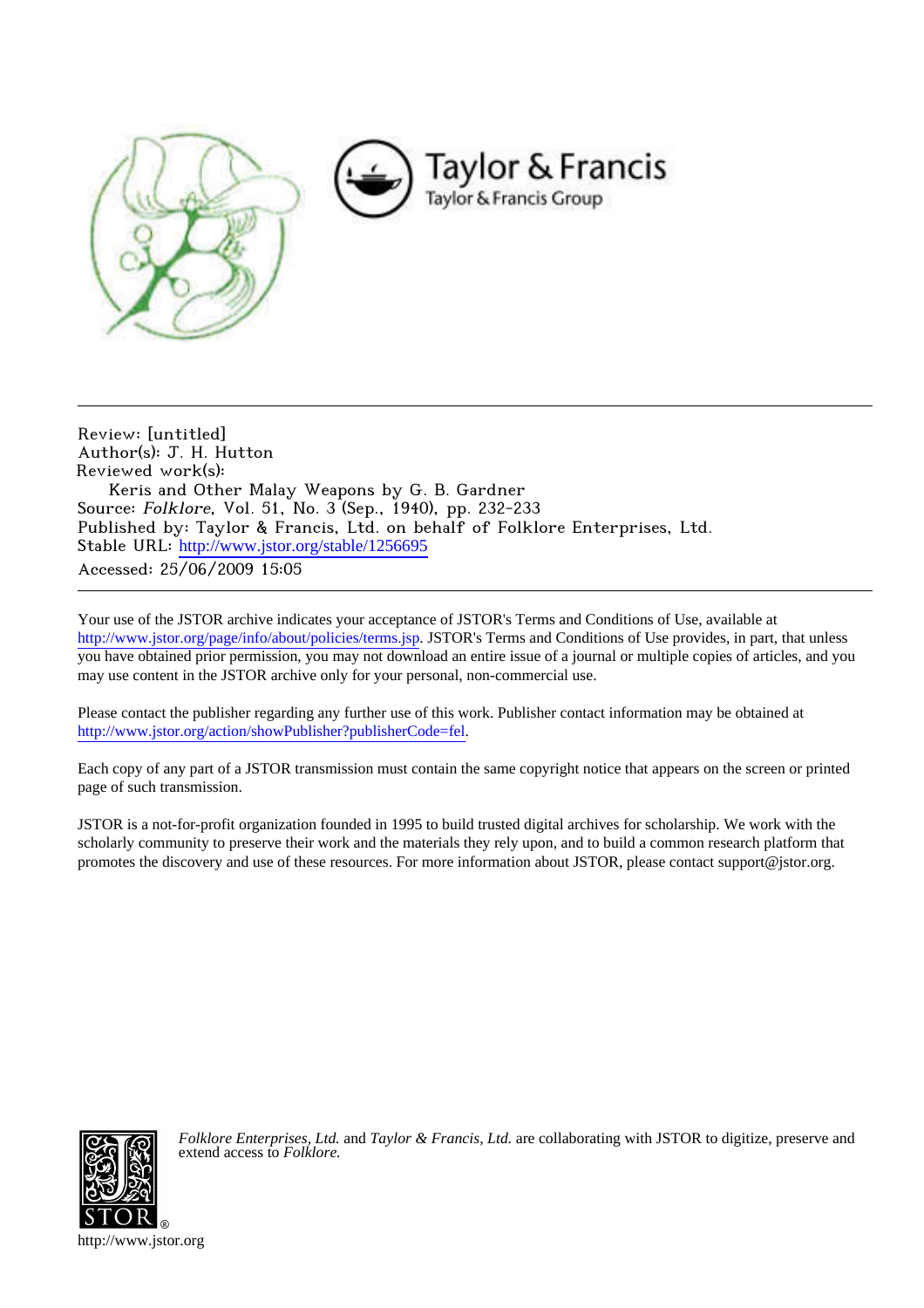**KERIS AND OTHER MALAY WEAPONS. By G. B. GARDNER. 4to, pp. 138. Singapore, I936: Bernard Quaritch. 6s. 6d.** 

THIS is a very comprehensive account of the Malay keris, and **of a number of other weapons of the Malayan area, most of them of analogous type. Even firearms, however, and defensive armour find a place, as well as metal bolas, which we do not remember to have seen reported previously from the Malay Archipelago.** 

**The kris itself appears to be derived from the sting of a ray**  used as a dagger and copied originally in the form of the keris **majapahit, which appears to be the oldest form of this weapon, and is a much simpler one than the more familiar wavy kris. It is interesting to be told that meteoric iron was used in early krises to give the damask effect of inlay, provided by the nickel in it, and the earliest krises were made of " needles," i.e. narrow slivers of iron, welded together. Just such a technique is employed in the unadministered areas between Assam and Burma. There too the corresponding weapon, the dao, is drawn over the shoulder like a Malay kris. So too oaths taken by drinking water in which a spear-head has been dipped offer a parallel to the Malay oath on water in which a kris has been plunged.** 

**A good deal of folklore is mentioned in connection with weapons. There are various ways of testing whether or no a kris is lucky, and sometimes one of these weapons becomes so formidable as a result of the number of lives it has eaten or for other reasons (the power of a kris increases with each life it takes) that it may kill if merely pointed, like the Australian Pointing Stick, and Dr. Callenfels is quoted of a case in which such power was tried out in all seriousness against a Hollander regiment, but in vain. One spear is mentioned as having become so powerful that it had to be kept under restraint, like the spear of Lugh, for the last time it got loose it killed ninety and nine persons. On the other hand however various methods of achieving invulnerability are mentioned.** 

**There are one or two mistakes. The so-called " ibex " horns, mentioned as a probable model for the wavy-bladed kris, are by no means those of an ibex but of the blackbuck (Antilope**